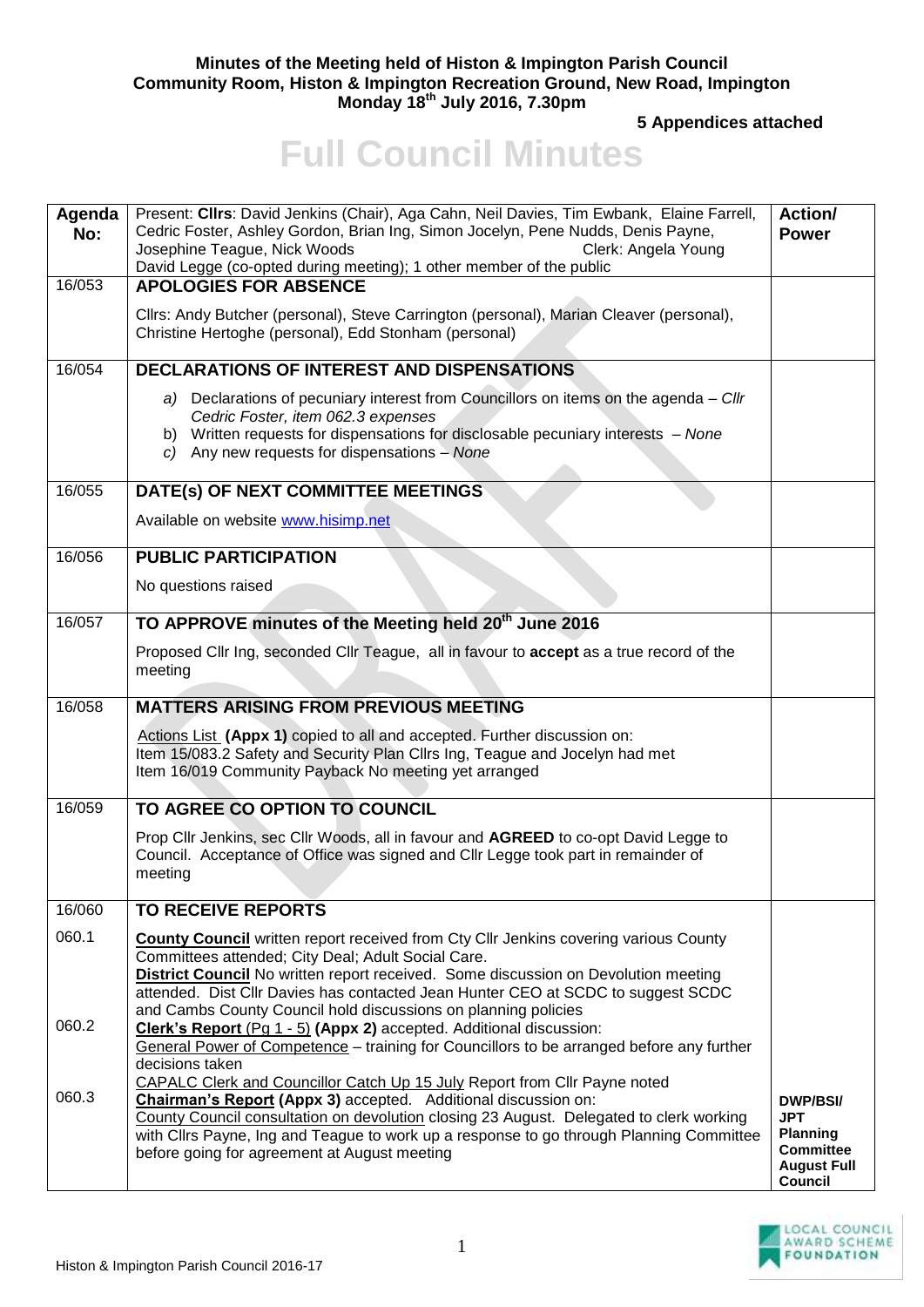| <b>ALB/NJW</b><br>meet Stephen Conrad, only if the County had something new to report on and an agenda<br>was agreed.<br>060.4<br>Any other Committee Chair reports / items for decision<br>Highways Committee - next meeting due 15 September 2016<br>Recreation Committee - next meeting due 25 July 2016<br><b>Environment Committee</b> - next meeting due 13 September 2016. Updating reports will<br><b>August Full</b><br>be supplied in the meantime, decision on allotment rules and rent review for August Full<br><b>Council</b> |
|---------------------------------------------------------------------------------------------------------------------------------------------------------------------------------------------------------------------------------------------------------------------------------------------------------------------------------------------------------------------------------------------------------------------------------------------------------------------------------------------------------------------------------------------|
|                                                                                                                                                                                                                                                                                                                                                                                                                                                                                                                                             |
|                                                                                                                                                                                                                                                                                                                                                                                                                                                                                                                                             |
|                                                                                                                                                                                                                                                                                                                                                                                                                                                                                                                                             |
|                                                                                                                                                                                                                                                                                                                                                                                                                                                                                                                                             |
|                                                                                                                                                                                                                                                                                                                                                                                                                                                                                                                                             |
| Council                                                                                                                                                                                                                                                                                                                                                                                                                                                                                                                                     |
| 060.5<br>Any Working Group / Task & Finish Group reports<br>Community Park Project Working Party - meeting held 4 July 2016. Next meeting due                                                                                                                                                                                                                                                                                                                                                                                               |
| 1 August. Resident meeting and public meetings held during June. Informal meetings held                                                                                                                                                                                                                                                                                                                                                                                                                                                     |
| 28 June, 1 July, 7 July. First summary of progress paper on Milton Road project supplied                                                                                                                                                                                                                                                                                                                                                                                                                                                    |
| to all                                                                                                                                                                                                                                                                                                                                                                                                                                                                                                                                      |
| <b>Public Art Working Party</b> – meeting due 21 July 2016. Cllr Davies thanked the Council<br>for their constructive support through the Public Art S106 funds for Samba dancing event                                                                                                                                                                                                                                                                                                                                                     |
| <b>July 2016</b>                                                                                                                                                                                                                                                                                                                                                                                                                                                                                                                            |
| Neighbourhood Plan Steering Group / Core Group Task & Finish meeting held 21 June -                                                                                                                                                                                                                                                                                                                                                                                                                                                         |
| Grant application successful - Project update paper supplied to all. Feedback forms from                                                                                                                                                                                                                                                                                                                                                                                                                                                    |
| Feast Market reviewed, mostly surrounding traffic related items. 21 sign ups for focus<br>groups recorded                                                                                                                                                                                                                                                                                                                                                                                                                                   |
| Prop Cllr Jenkins, seconded Cllr Ing, all in favour and AGREED to delegate approval of                                                                                                                                                                                                                                                                                                                                                                                                                                                      |
| discussion guide for focus groups to Clerk                                                                                                                                                                                                                                                                                                                                                                                                                                                                                                  |
| Prop Cllr Jenkins, seconded Cllr Cahn, all in favour and AGREED to formal delegation to                                                                                                                                                                                                                                                                                                                                                                                                                                                     |
| Clerk, in consultation with the Chairman, to spend up to £1,000 in total, £100 in any single<br>transaction, to support the Neighbourhood Plan programme                                                                                                                                                                                                                                                                                                                                                                                    |
| Youth Task & Finish Group - End of term report from Youth Worker (Appx 4)                                                                                                                                                                                                                                                                                                                                                                                                                                                                   |
| Frustrations encountered during first 12 months noted and all and any suggestions for                                                                                                                                                                                                                                                                                                                                                                                                                                                       |
| improvements sought. Cllr Davies outlined real and measurable benefits seen of decision                                                                                                                                                                                                                                                                                                                                                                                                                                                     |
| to engage a dedicated youth worker for Histon & Impington. Proposed Cllr Nudds, sec Cllr<br>Farrell, all in favour and AGREED to enter into discussions with IVC (and including other                                                                                                                                                                                                                                                                                                                                                       |
| Parish Councils) to agree a joint approach for youth work in the villages. Clerk, Youth                                                                                                                                                                                                                                                                                                                                                                                                                                                     |
| Worker and Dr Abdullah meeting representatives of Oakington and Girton Parish Council                                                                                                                                                                                                                                                                                                                                                                                                                                                       |
| 25 July to investigate other opportunities for working together. Graffiti project boards                                                                                                                                                                                                                                                                                                                                                                                                                                                    |
| produced at recent Festival at the Rec - possible sites to showcase during summer break<br><b>Public Art</b><br>to be considered by Public Art Working Party meeting 21 July<br><b>WP</b>                                                                                                                                                                                                                                                                                                                                                   |
| Drainage Working Party - meeting due 25 July 2016 to include SCDC and CCC                                                                                                                                                                                                                                                                                                                                                                                                                                                                   |
| representatives                                                                                                                                                                                                                                                                                                                                                                                                                                                                                                                             |
|                                                                                                                                                                                                                                                                                                                                                                                                                                                                                                                                             |
| 16/061<br>TO ACCEPT COMMITTEE REPORTS note actions and agree<br>061.1                                                                                                                                                                                                                                                                                                                                                                                                                                                                       |
| <b>Employment Committee</b> – draft minutes 8 July 2016 provided to all. Next meeting due 23<br>September 2016                                                                                                                                                                                                                                                                                                                                                                                                                              |
| Staff Welfare Policy (Appx 5) Cllr Ing outlined discussion at Employment Committee and                                                                                                                                                                                                                                                                                                                                                                                                                                                      |
| need for policy. Prop Cllr Ing, sec Cllr Davies, all in favour and AGREED to adopt. For                                                                                                                                                                                                                                                                                                                                                                                                                                                     |
| review annually<br><b>Committee recommendation</b> to offer 12 month fixed term contract to 2 junior youth                                                                                                                                                                                                                                                                                                                                                                                                                                  |
| workers at Level 1 Youth Worker grade, 2.5 hours per week term time only, as drafted by                                                                                                                                                                                                                                                                                                                                                                                                                                                     |
| Employment Committee in consultation with Youth Liaison Officer. Prop Cllr Ing, sec Cllr                                                                                                                                                                                                                                                                                                                                                                                                                                                    |
| Nudds, all in favour and AGREED. Contract would be reviewed prior to pension staging                                                                                                                                                                                                                                                                                                                                                                                                                                                        |
| date May 2017<br>RESOLUTION: "The Parish Council wishes to repeal its previous designation passed in                                                                                                                                                                                                                                                                                                                                                                                                                                        |
| April 2012, and from April 2017 only those currently in the scheme and anyone employed                                                                                                                                                                                                                                                                                                                                                                                                                                                      |
| as the Parish Clerk are to be eligible for membership of the Local Government Pension                                                                                                                                                                                                                                                                                                                                                                                                                                                       |
| Scheme. Alternative Pension provision may be sourced for any future staff opting into a                                                                                                                                                                                                                                                                                                                                                                                                                                                     |
| pension scheme" Some discussion on the Council's responsibility for protection of future<br>Councils. Employment Committee would be tasked to investigate alternative pension                                                                                                                                                                                                                                                                                                                                                               |
| provision for future qualifying employees. Prop Cllr Ing, seconded Cllr Payne, all in favour                                                                                                                                                                                                                                                                                                                                                                                                                                                |
| and AGREED                                                                                                                                                                                                                                                                                                                                                                                                                                                                                                                                  |
| 061.2<br>Planning Committee - draft minutes 21 June, 5 July 2016 provided to all. Next meetings                                                                                                                                                                                                                                                                                                                                                                                                                                             |
| due 26 July, 9 August, 23 August 2016<br>14 day Planning Application Amendment received: S/1013/16/FL Dr D Mackintosh 1                                                                                                                                                                                                                                                                                                                                                                                                                     |
| <b>Shirley Road, Histon</b> Revised parking arrangement, proposed materials altered to match                                                                                                                                                                                                                                                                                                                                                                                                                                                |

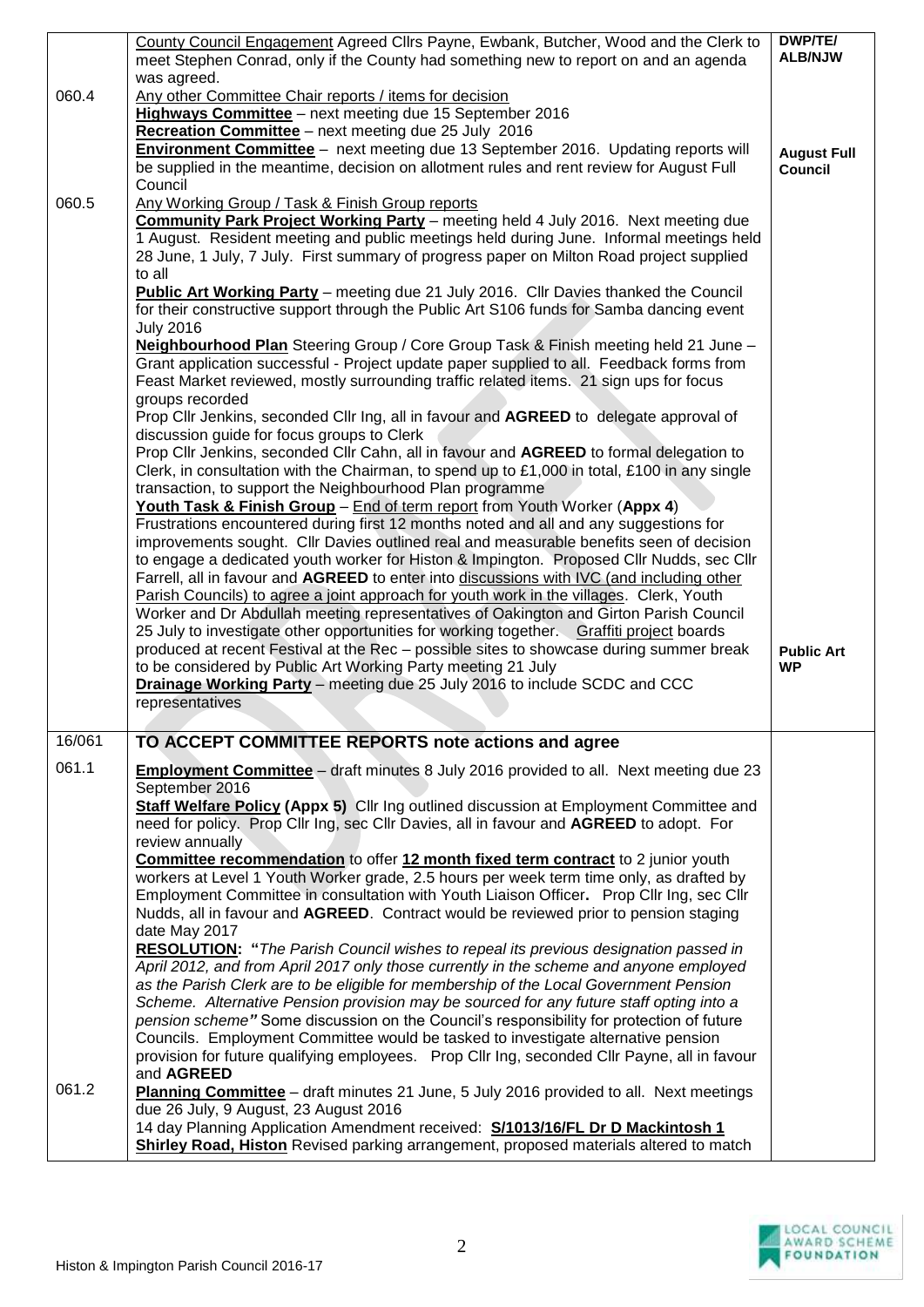|                         | existing, two storey side extension stepped down and back, single storey rear extension<br>reduced in scale. AGREED to recommend refusal based on inadequate parking allocation<br>and misleading drawings                                                                                                                                                                                                                                                                                                                                                                                                                                                                                                 |                         |
|-------------------------|------------------------------------------------------------------------------------------------------------------------------------------------------------------------------------------------------------------------------------------------------------------------------------------------------------------------------------------------------------------------------------------------------------------------------------------------------------------------------------------------------------------------------------------------------------------------------------------------------------------------------------------------------------------------------------------------------------|-------------------------|
| 16/062                  | TO RECEIVE FINANCE & ADMINISTRATION REPORT (Appx 2 Pgs 6-7)                                                                                                                                                                                                                                                                                                                                                                                                                                                                                                                                                                                                                                                |                         |
| 062.1<br>062.2<br>062.3 | Finance, Legal & Administration Committee met 18 July, no minutes yet available<br>CIIr Foster declared a pecuniary interest and left the meeting<br>Delegated payment of accounts noted<br>Approve payment of outstanding accounts Proposed Cllr Ing, seconded Cllr Payne all in                                                                                                                                                                                                                                                                                                                                                                                                                          | <b>Finance</b>          |
| 062.4                   | favour and AGREED to approve. Bank reconciliations noted and Council instructed no<br>need to supply reconciliations monthly, but Finance Committee to review regularly. Cllr<br>Foster returned to the meeting                                                                                                                                                                                                                                                                                                                                                                                                                                                                                            | L&A<br><b>Committee</b> |
| 16/063                  | Amounts paid in noted<br><b>RECENT CORRESPONDENCE</b>                                                                                                                                                                                                                                                                                                                                                                                                                                                                                                                                                                                                                                                      |                         |
| 063.1                   |                                                                                                                                                                                                                                                                                                                                                                                                                                                                                                                                                                                                                                                                                                            |                         |
| 063.2                   | Circulation file available for all<br>IVC – letter informing of proposal for the academy trust of Witchford Village College to join<br>in partnership with the proposed Multi-Academy partnership                                                                                                                                                                                                                                                                                                                                                                                                                                                                                                          |                         |
| 063.3                   | Histon Football Club - Prop Cllr Ing, sec Cllr Davies, all in favour and AGREED that Cllr<br>Carrington to report back on Board issues to the Parish Council (through the Recreation<br>Committee) providing a conduit for information. It was clarified this could not be a formal<br>representation and opinions could not be endorsed on behalf of the Parish Council by Cllr<br>Carrington.                                                                                                                                                                                                                                                                                                            | <b>SC</b>               |
| 063.4                   | Bramley Court Care Home - letter outlining changes in management and programme of<br>works due over a 32 week period                                                                                                                                                                                                                                                                                                                                                                                                                                                                                                                                                                                       |                         |
| 16/064                  | <b>OTHER MATTERS</b>                                                                                                                                                                                                                                                                                                                                                                                                                                                                                                                                                                                                                                                                                       |                         |
| 064.1                   | Feedback from Feast Market Positive feedback reported on Glaze Pavilion/BT phone<br>box. Noted that Gatehouse Road/Meadow Road/New Road is in Oakington parish                                                                                                                                                                                                                                                                                                                                                                                                                                                                                                                                             |                         |
| 064.2<br>064.3          | Emergency Plan - no update yet available                                                                                                                                                                                                                                                                                                                                                                                                                                                                                                                                                                                                                                                                   |                         |
|                         | Timebanking - report from Cllr Payne copied to all (Appx 6). Agreed to carry out some<br>research for a formal agenda item September 2016 to form a Task & Finish Group. Cllr<br>Farrell and Joceyln to contact Caresco in Sawtry for information gathering. Cllr Davies<br>outlined new more outward looking approach of HICOM since change of name to Histon &<br>Impington Community.                                                                                                                                                                                                                                                                                                                   |                         |
| 064.4                   | RESOLUTION: "Histon & Impington Parish Council strongly supports the provision of<br>affordable housing to enable a continuing socially and economically balanced population<br>for the benefit of all. Histon & Impington Parish Council requires that the siting of new<br>affordable houses funded by the devolution deal for Cambridgeshire is undertaken through<br>the normal planning process led by SCDC for us. Histon & Impington Parish Council is<br>opposed to 100% affordable estates: a properly mixed society is denied by such a<br>provision." Prop Cllr Ing, sec Cllr Davies, all in favour and AGREED to re-inforce the<br>Council's support for a more local spatial Planning process |                         |
| 064.5                   | <b>RESOLUTION:</b> "Histon & Impington Parish Council believes our society must remain a<br>tolerant, multi-cultural society, where many different cultural traditions add to our rich<br>national life. Histon & Impington Parish Council re-affirms its welcome to EU and other<br>foreign nationals living and working in our community and will be asking the Government to<br>give a clear statement now that they, like us, want and expect you to be able to stay".<br>Prop Cllr Payne, sec Cllr Jocelyn, all in favour and AGREED to write to Theresa May                                                                                                                                          |                         |
| 16/065                  | HOW TO COMMUNICATE MEETING DECISION AND MATTERS FOR NEXT<br><b>AGENDA</b><br>Next agenda (September):                                                                                                                                                                                                                                                                                                                                                                                                                                                                                                                                                                                                      |                         |
|                         | Timebanking                                                                                                                                                                                                                                                                                                                                                                                                                                                                                                                                                                                                                                                                                                |                         |
|                         | <b>Website:</b>                                                                                                                                                                                                                                                                                                                                                                                                                                                                                                                                                                                                                                                                                            |                         |
|                         | Resolutions passed<br>Neighbourhood Plan progress                                                                                                                                                                                                                                                                                                                                                                                                                                                                                                                                                                                                                                                          |                         |
|                         | Timebanking                                                                                                                                                                                                                                                                                                                                                                                                                                                                                                                                                                                                                                                                                                |                         |
|                         | Graffiti project<br>Employment of 2 Junior Youth Workers following end of contract with County Council                                                                                                                                                                                                                                                                                                                                                                                                                                                                                                                                                                                                     |                         |
|                         |                                                                                                                                                                                                                                                                                                                                                                                                                                                                                                                                                                                                                                                                                                            |                         |